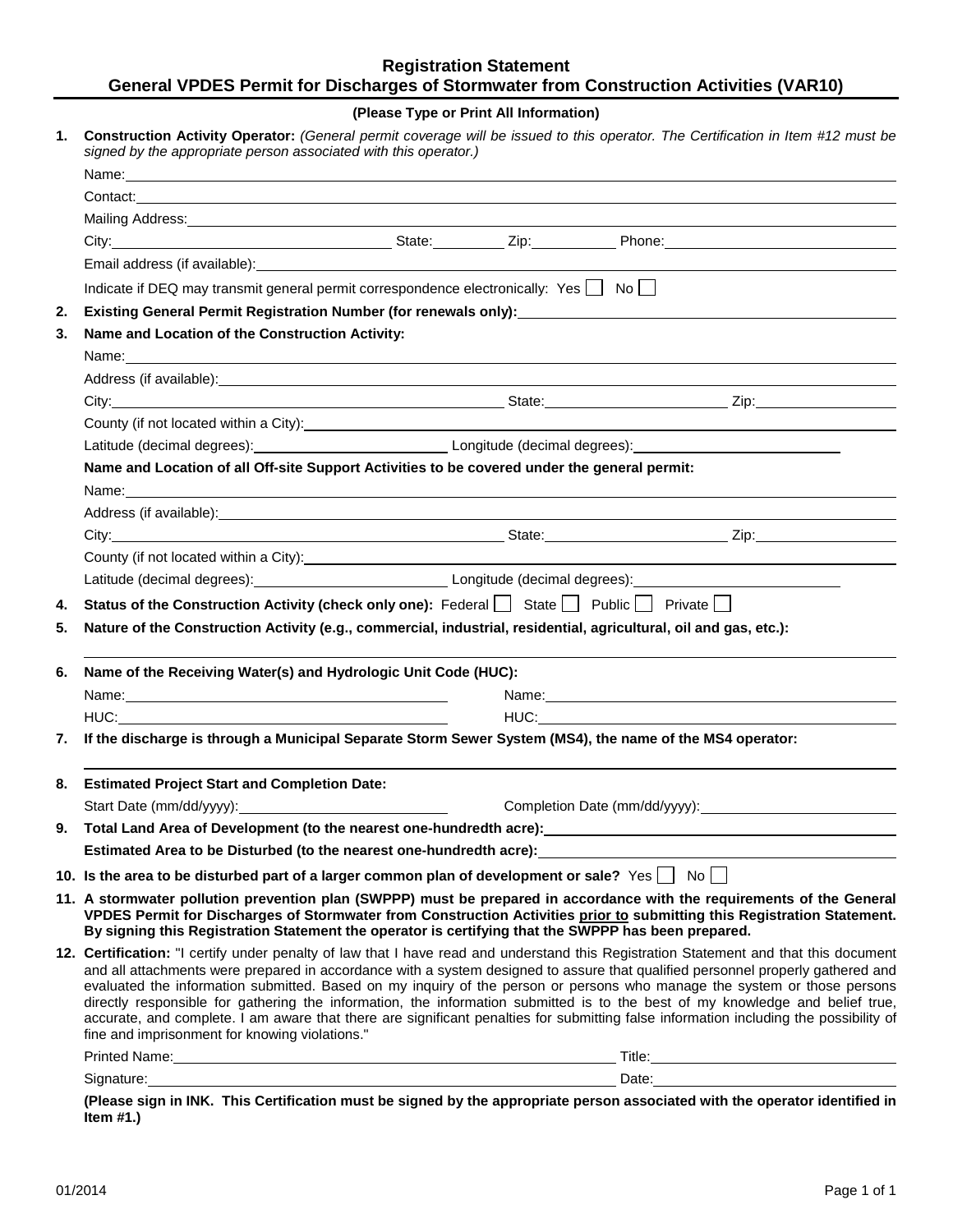# **GENERAL**

# **A. Coverage Under this General Permit.**

Any operator applying for coverage under this general permit who is required to submit a Registration Statement (see Section B below) must submit a complete Registration Statement to the Department. The Registration Statement serves as a Notice of Intent for coverage under the General VPDES Permit for Discharges of Stormwater from Construction Activities (VAR10).

# **B. Single-family Residences.**

Operators with an existing stormwater discharge or proposing a new stormwater discharge associated with the construction of a singlefamily residence separately built, disturbing less than one acre and part of a larger common plan of development or sale is not required to submit a Registration Statement, provided that the stormwater management plan for the larger common plan of development provides permanent control measures (i.e., stormwater management facilities) encompassing the single family residence.

Operators of these types of discharges are authorized to discharge under this general permit immediately upon the general permit's effective date of July 1, 2014.

# **C. To Apply for Permit Coverage.**

**1. New Construction Activities.** Any operator proposing a new stormwater discharge from construction activities shall submit a complete Registration Statement to the Department prior to the commencement of land disturbance, unless exempted by Section B above. Any operator proposing a new stormwater discharge from construction activities in response to a public emergency where the related work requires immediate authorization to avoid imminent endangerment to human health or the environment is immediately authorized to discharge under this general permit and must submit a complete Registration Statement to the Department no later than 30 days after commencing land disturbance; documentation to substantiate the occurrence of the public emergency must accompany the Registration Statement.

**2. Existing Construction Activities.** Any operator that was authorized to discharge under the general permit issued in 2009, and who intends to continue coverage under this general permit, shall submit a complete Registration Statement to the Department on or before June 1, 2014, unless exempted by Section B above.

## **D. Where to Submit Registration Statements.**

All Registration Statements should be submitted to:

**Department of Environmental Quality Office of Stormwater Management, 10<sup>th</sup> Floor P.O. Box 1105 Richmond, VA 23218**

## **LINE-BY-LINE INSTRUCTIONS**

## **Item 1: Construction Activity Operator Information.**

"Operator" means the owner or operator of any facility or activity subject to the Stormwater Management Act and regulations. In the context of stormwater associated with a large or small construction activity, operator means any person associated with a construction project that meets either of the following two criteria: (i) the person has direct operational control over construction plans and specifications, including the ability to make modifications to those plans and specifications or (ii) the person has day-to-day operational control of those activities at a project that are necessary to ensure compliance with a stormwater pollution prevention plan for the site or other state permit or VSMP authority permit conditions (i.e., they are authorized to direct workers at a site to carry out activities required by the stormwater pollution prevention plan or comply with other permit conditions).

The entities that are considered operators will commonly consist of the owner or developer of a project (the party with control of project plans and specifications) or the general contractor (the party with day to day operational control of the activities at the project site which are necessary to ensure compliance with the general permit).

Provide the legal name (do not use a colloquial name), contact, mailing address, telephone number, and email address (if available) of the construction activity operator; general permit coverage will be issued to this operator. Indicate if the Department may transmit general permit correspondence electronically.

## **Item 2: Existing General Permit Registration Number.**

For reapplications only, provide the existing general permit registration number for the construction activity. This item does not need to be completed for new construction activities applying for general permit coverage.

#### **Item 3: Name and Location of the Construction Activity Information.**

Provide the official name, street address (if available), city or county (if not located within a City) of the construction activity. Also, provide the latitude and longitude in decimal degrees of the approximate center of the construction activity (e.g., N 37.5000, W 77.5000).

## **Name and Location of Off-site Support Activity Information.**

This general permit also authorizes stormwater discharges from support activities (e.g., concrete or asphalt batch plants, equipment staging yards, material storage areas, excavated material disposal areas, borrow areas) located on-site or off-site provided that (i) the support activity is directly related to a construction activity that is required to have general permit coverage; (ii) the support activity is not a commercial operation, nor does it serve multiple unrelated construction activities by different operators; (iii) the support activity does not operate beyond the completion of the construction activity it supports; (iv) the support activity is identified in the registration statement at the time of general permit coverage; (v) appropriate control measures are identified in a SWPPP and implemented to address the discharges from the support activity areas; and (vi) all applicable state, federal, and local approvals are obtained for the support activity.

Provide the official name, street address (if available), City and County (if not located within a City) of all off-site support activities to be covered under this general permit. Also, provide the latitude and longitude in decimal degrees of the approximate center of the off-site support activities (e.g., N 37.5000, W 77.5000). Also, if an off-site support activity is going to be covered under this general permit the total land area of the off-site support activity and the estimated area to be disturbed by the off-site support activity need to be included in Item #9.

#### **Item 4: Status of the Construction Activity.**

Indicate the appropriate status (Federal, State, Public, or Private) of the construction activity.

#### **Item 5: Nature of the Construction Activity.**

Provide a brief description of the construction activity, such as commercial, residential, agricultural, oil and gas, etc. This list is not all inclusive.

## **Item 6: Receiving Waters(s) and HUC Information.**

Provide the name of the receiving water(s) and corresponding HUC for all stormwater discharges including any stormwater discharges from off-site support activities to be covered under this general permit.